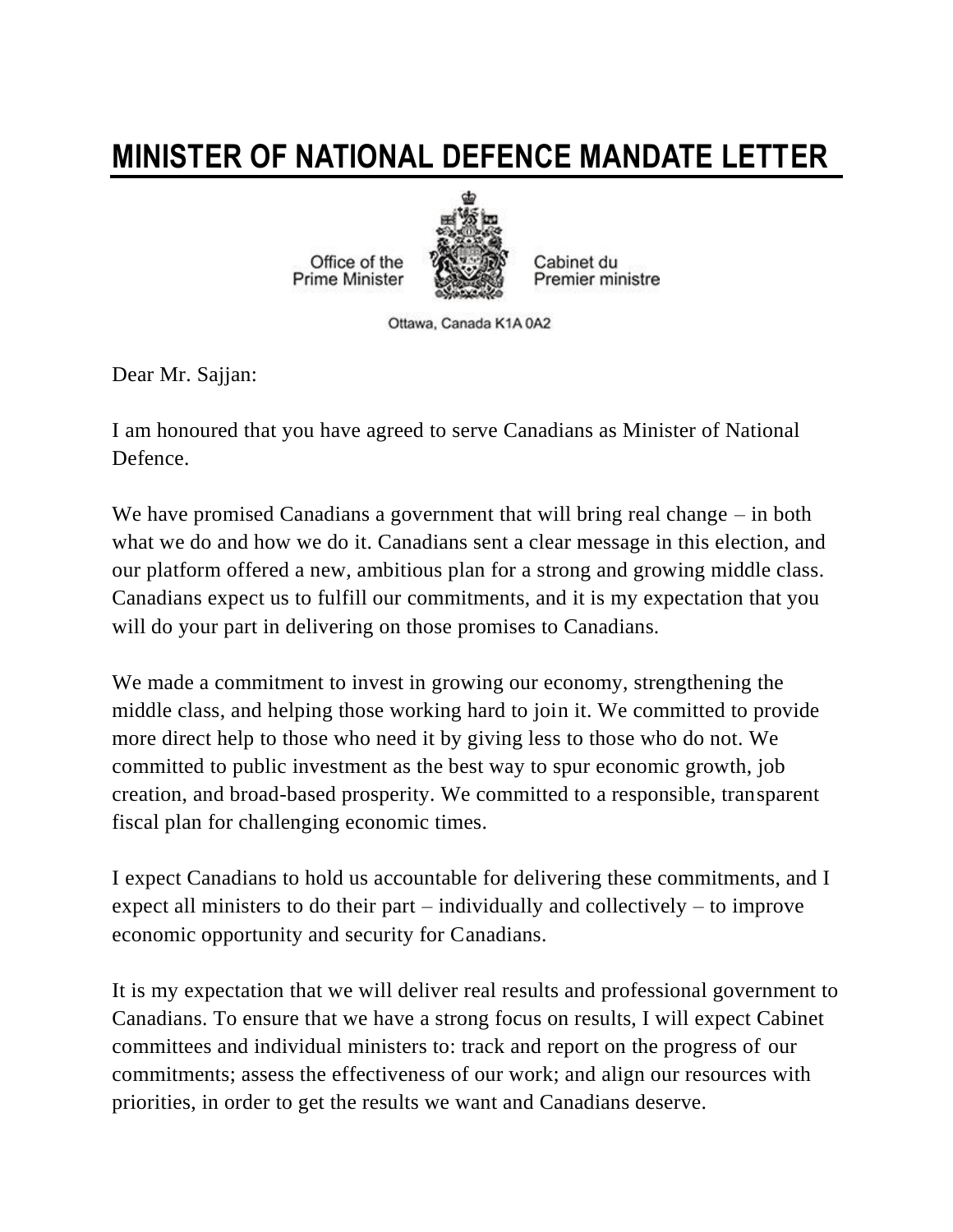If we are to tackle the real challenges we face as a country – from a struggling middle class to the threat of climate change – Canadians need to have faith in their government's honesty and willingness to listen. I expect that our work will be informed by performance measurement, evidence, and feedback from Canadians. We will direct our resources to those initiatives that are having the greatest, positive impact on the lives of Canadians, and that will allow us to meet our commitments to them. I expect you to report regularly on your progress toward fulfilling our commitments and to help develop effective measures that assess the impact of the organizations for which you are answerable.

I made a personal commitment to bring new leadership and a new tone to Ottawa. We made a commitment to Canadians to pursue our goals with a renewed sense of collaboration. Improved partnerships with provincial, territorial, and municipal governments are essential to deliver the real, positive change that we promised Canadians. No relationship is more important to me and to Canada than the one with Indigenous Peoples. It is time for a renewed, nation-to-nation relationship with Indigenous Peoples, based on recognition of rights, respect, co-operation, and partnership.

We have also committed to set a higher bar for openness and transparency in government. It is time to shine more light on government to ensure it remains focused on the people it serves. Government and its information should be open by default. If we want Canadians to trust their government, we need a government that trusts Canadians. It is important that we acknowledge mistakes when we make them. Canadians do not expect us to be perfect – they expect us to be honest, open, and sincere in our efforts to serve the public interest.

Our platform guides our government. Over the course of our four-year mandate, I expect us to deliver on all of our commitments. It is our collective responsibility to ensure that we fulfill our promises, while living within our fiscal plan. Other issues will arise or will be brought to our attention by Canadians, stakeholders, and the public service. It is my expectation that you will engage constructively and thoughtfully and add priorities to your agenda when appropriate.

As Minister, you will be held accountable for our commitment to bring a different style of leadership to government. This will include: close collaboration with your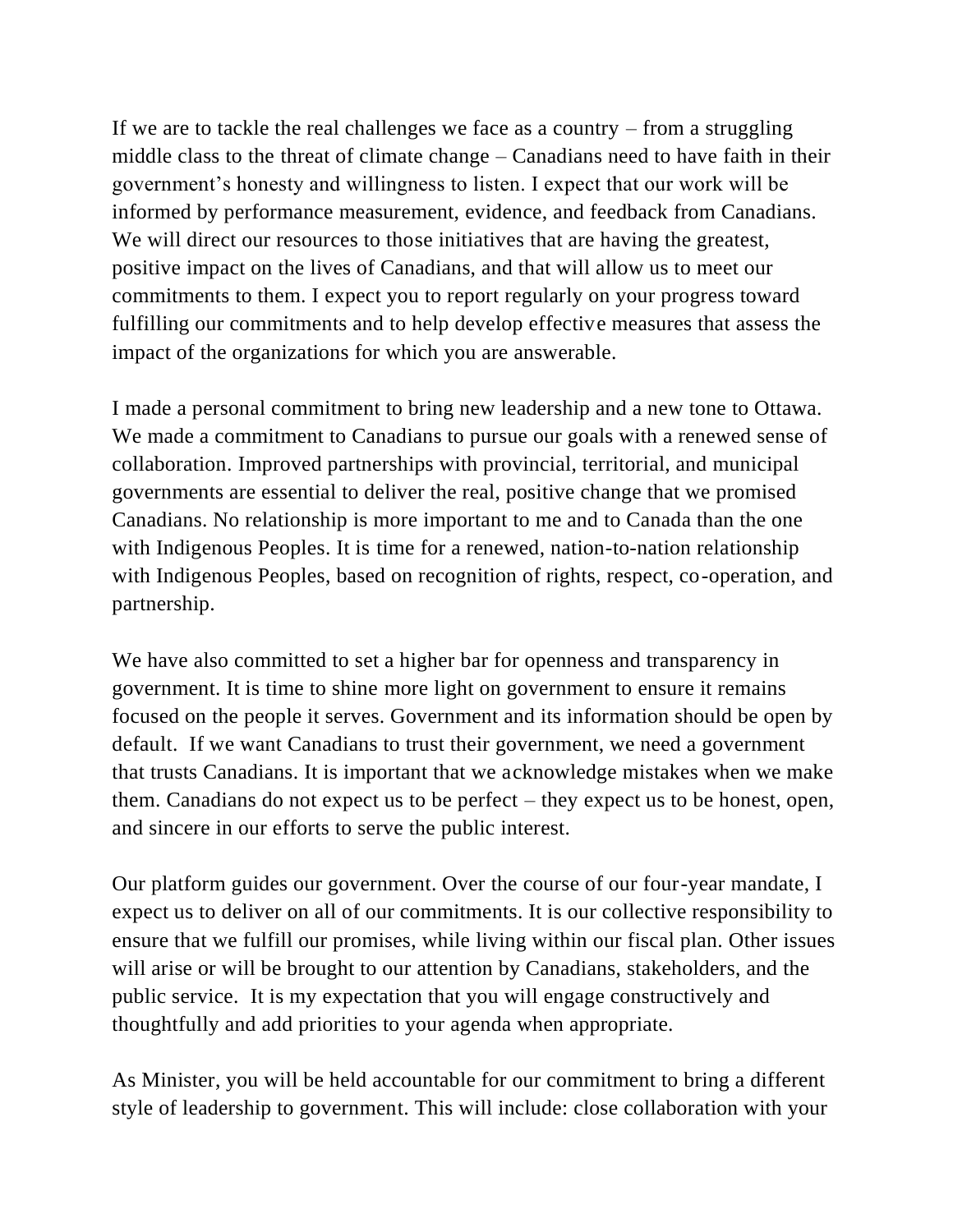colleagues; meaningful engagement with Opposition Members of Parliament, Parliamentary Committees and the public service; constructive dialogue with Canadians, civil society, and stakeholders, including business, organized labour, the broader public sector, and the not-for-profit and charitable sectors; and identifying ways to find solutions and avoid escalating conflicts unnecessarily. As well, members of the Parliamentary Press Gallery, indeed all journalists in Canada and abroad, are professionals who, by asking necessary questions, contribute in an important way to the democratic process. Your professionalism and engagement with them is essential.

Canadians expect us, in our work, to reflect the values we all embrace: inclusion, honesty, hard work, fiscal prudence, and generosity of spirit. We will be a government that governs for all Canadians, and I expect you, in your work, to bring Canadians together.

You are expected to do your part to fulfill our government's commitment to transparent, merit-based appointments, to help ensure gender parity and that Indigenous Canadians and minority groups are better reflected in positions of leadership.

As Minister of National Defence, your overarching goal will be to ensure that the Canadian Armed Forces are equipped and prepared, if called upon, to protect Canadian sovereignty, defend North America, provide disaster relief, conduct search and rescue, support United Nations peace operations, and contribute to the security of our allies and to allied and coalition operations abroad. It will be important that you ensure a close link between defence policy, foreign policy, and national security. I also ask you to work closely with your colleague, the Minister of Veterans Affairs and Associate Minister of National Defence, to ensure a seamless transition for Canadian Forces members to the programs and services of Veterans Affairs.

In particular, I will expect you to work with your colleagues and through established legislative, regulatory, and Cabinet processes to deliver on your top priorities: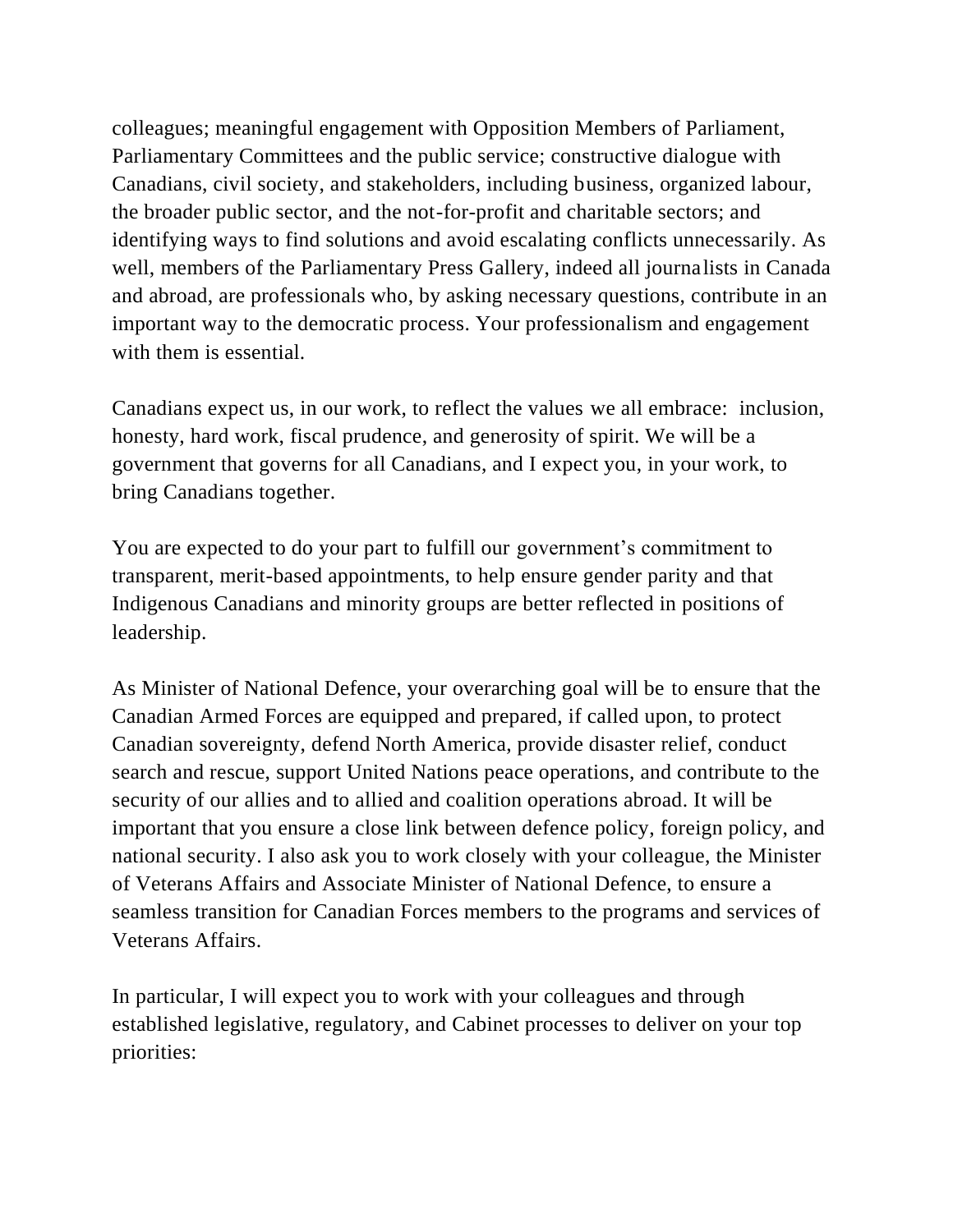- Work with the Minister of Foreign Affairs to end Canada's combat mission in Iraq and Syria, refocusing Canada's efforts in the region on the training of local forces and humanitarian support.
- Ensure that the Canadian Armed Forces have the equipment they need. This includes:
- o working with the Minister of Finance to maintain current National Defence spending levels, including current planned increases;
- o working with the Minister of Public Services and Procurement to launch an open and transparent competition to replace the CF-18 fighter aircraft, focusing on options that match Canada's defence needs; and
- o working with the Minister of Public Services and Procurement to invest in strengthening the Navy, while meeting the commitments that were made as part of the National Shipbuilding Procurement Strategy.
- Work with the Minister of Foreign Affairs to renew Canada's commitment to United Nations peace operations. This includes:
- o making Canada's specialized capabilities from mobile medical teams, to engineering support, to aircraft that can carry supplies and personnel – available on a case-by-case basis;
- o working with the Minister of Foreign Affairs to help the United Nations respond more quickly to emerging and escalating conflicts and providing well-trained personnel to international initiatives that can be quickly deployed, such as mission commanders, staff officers, and headquarters units; and
- o leading an international effort to improve and expand the training of military and civilian personnel deployed on peace operations, while insisting that any peacekeepers involved in misconduct be held accountable by their own country and the United Nations.
- Maintain Canada's strong commitments to the North American Aerospace Defence Command (NORAD) and to the North Atlantic Treaty Organization (NATO).
- Conduct an open and transparent review process to create a new defence strategy for Canada, replacing the now-outdated Canada First Defence Strategy.
- Renew Canada's focus on surveillance and control of Canadian territory and approaches, particularly our Arctic regions, and increase the size of the Canadian Rangers.
- Work with senior leaders of the Canadian Armed Forces to establish and maintain a workplace free from harassment and discrimination.
- Work with the Minister of Veterans Affairs and Associate Minister of National Defence to reduce complexity, overhaul service delivery, and strengthen partnerships between National Defence and Veterans Affairs.
- Support the Minister of Public Safety and Emergency Preparedness in a review of existing measures to protect Canadians and our critical infrastructure from cyber-threats.
- Work with the Minister of Veterans Affairs and Associate Minister of National Defence to develop a suicide prevention strategy for Canadian Armed Forces personnel and veterans.

These priorities draw heavily from our election platform commitments. The government's agenda will be further articulated through Cabinet discussions and in the Speech from the Throne when Parliament opens.

I expect you to work closely with your Deputy Minister, the Chief of Defence Staff, who has direct responsibility for the command, control, and administration of the Canadian Forces, and their senior officials to ensure that the ongoing work of your department is undertaken in a professional manner and that decisions are made in the public interest. Your Deputy Minister will brief you on issues your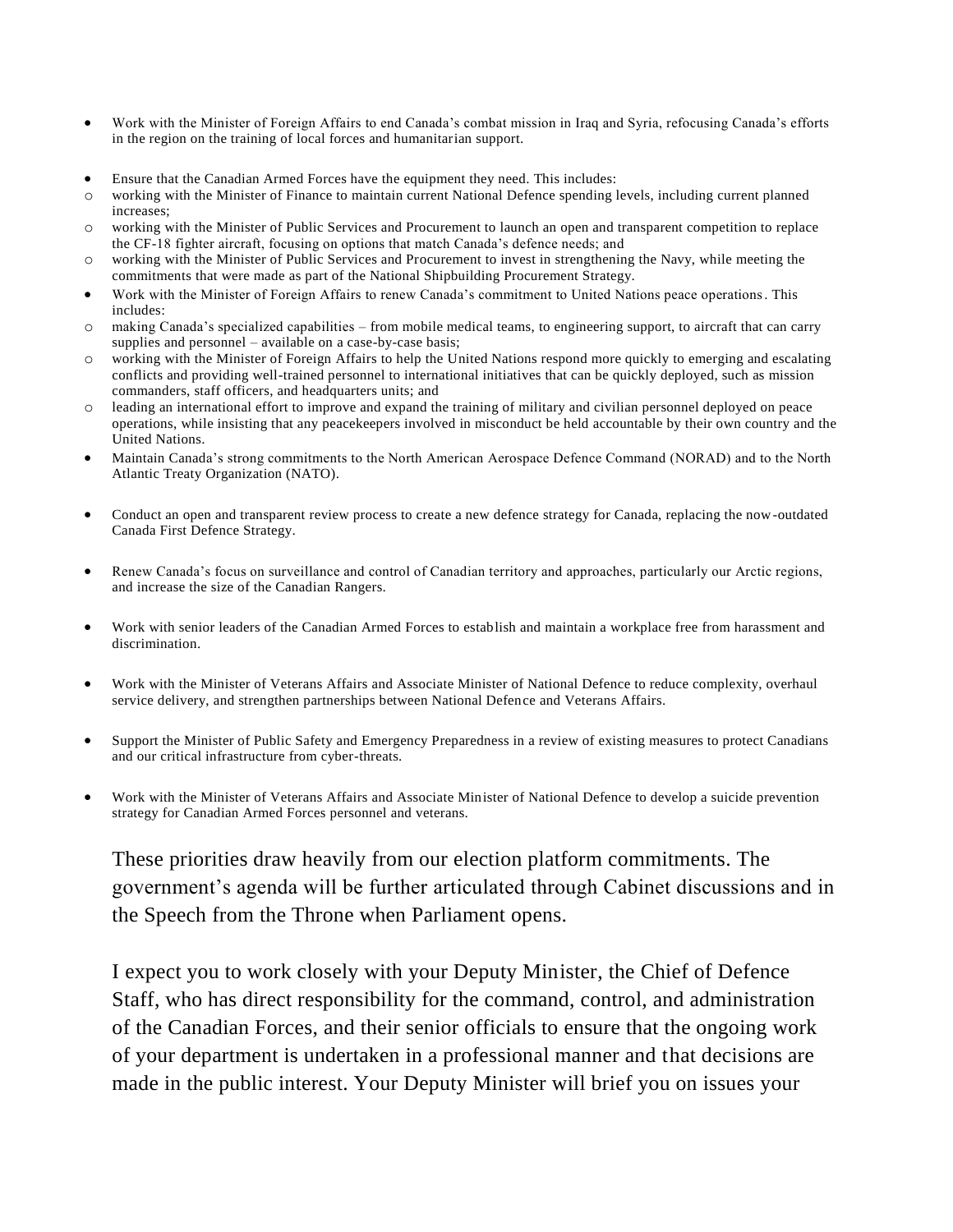department may be facing that may require decisions to be made quickly. It is my expectation that you will apply our values and principles to these decisions, so that issues facing your department are dealt with in a timely and responsible manner, and in a way that is consistent with the overall direction of our government.

Our ability, as a government, to successfully implement our platform depends on our ability to thoughtfully consider the professional, non-partisan advice of public servants. Each and every time a government employee comes to work, they do so in service to Canada, with a goal of improving our country and the lives of all Canadians. I expect you to establish a collaborative working relationship with your Deputy Minister, whose role, and the role of public servants under his or her direction, is to support you in the performance of your responsibilities.

In the coming weeks, the Privy Council Office (PCO) will be contacting you to set up a meeting with PCO officials, your Deputy Minister, and the Prime Minister's Office to further discuss your plans, commitments, and priorities.

We have committed to an open, honest government that is accountable to Canadians, lives up to the highest ethical standards, and applies the utmost care and prudence in the handling of public funds. I expect you to embody these values in your work and observe the highest ethical standards in everything you do. When dealing with our Cabinet colleagues, Parliament, stakeholders, or the public, it is important that your behaviour and decisions meet Canadians' wellfounded expectations of our government. I want Canadians to look on their own government with pride and trust.

As Minister, you must ensure that you are aware of and fully compliant with the *Conflict of Interest Act* and Treasury Board policies and guidelines. You will be provided with a copy of *Open and Accountable Government* to assist you as you undertake your responsibilities. I ask that you carefully read it and ensure that your staff does so as well. I draw your attention in particular to the Ethical Guidelines set out in Annex A of that document, which apply to you and your staff. As noted in the Guidelines, you must uphold the highest standards of honesty and impartiality, and both the performance of your official duties and the arrangement of your private affairs should bear the closest public scrutiny. This is an obligation that is not fully discharged by simply acting within the law. Please also review the